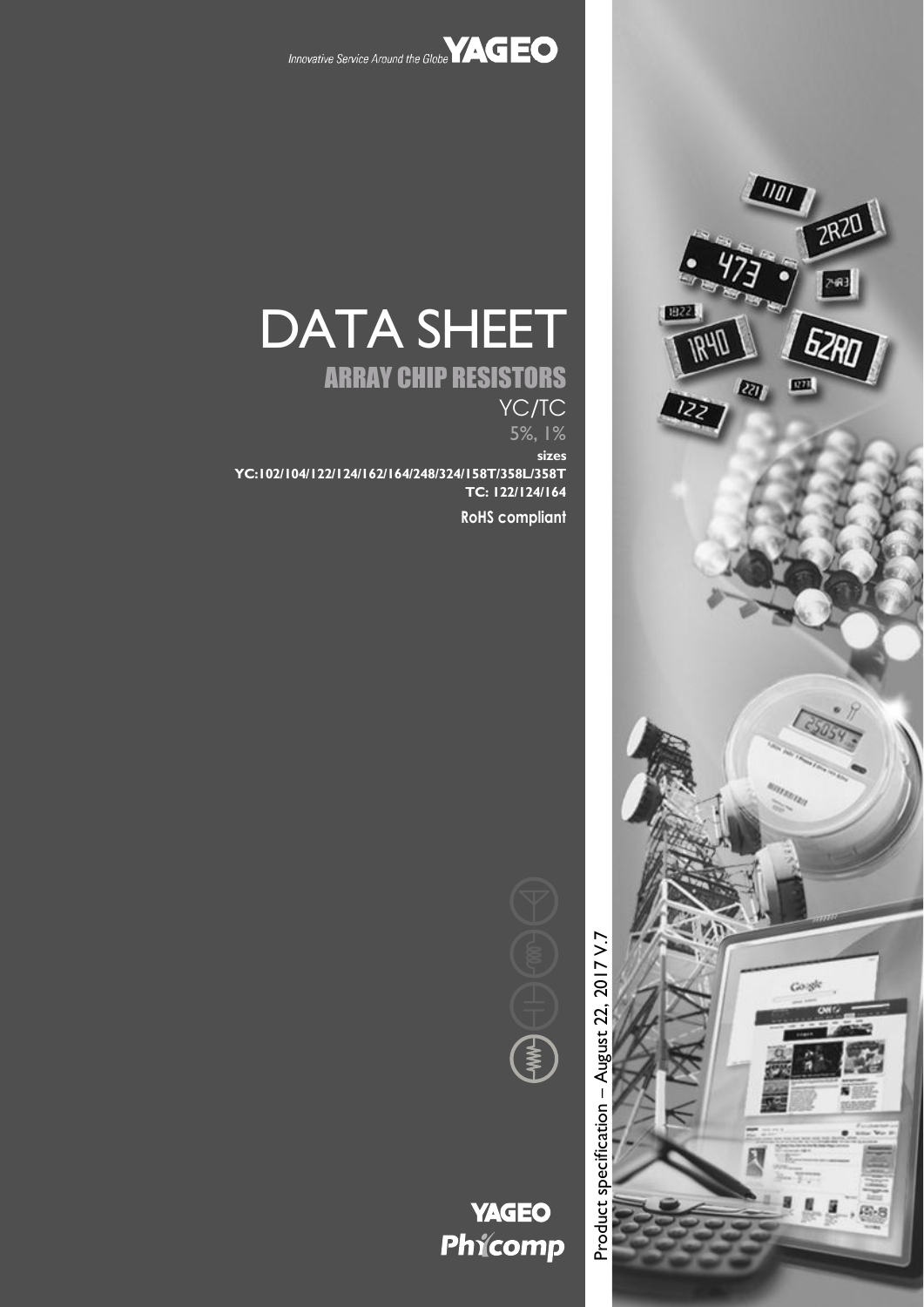#### Phicomp **YAGEO**

Chip Resistor Surface Mount | YC/TC | SERIES | 102 to 358

## SCOPE

This specification describes YC (convex, flat) and TC (concave) series chip resistor arrays with leadfree terminations made by thick film process.

## **APPLICATIONS**

- Terminal for SDRAM and DDRAM
- Computer applications: laptop computer, desktop computer
- Consume electronic equipments: PDAs, PNDs
- Mobile phone, telecom…

## FEATURES

- More efficient in pick & place application
- Low assembly costs
- RoHS compliant
- Products with lead free terminations meet RoHS requirements
- Pb-glass contained in electrodes
- Resistor element and glass are exempted by RoHS
- Reducing environmentally hazardous wastes
- High component and equipment reliability
- Saving of PCB space
- None forbidden-materials used in products/production
- Halogen Free Epoxy

## **ORDERING EXAMPLE**

The ordering code of a YC122 convex chip resistor array, value 1,000  $\Omega$ with ±5% tolerance, supplied in 7-inch tape reel is: YC122-JR-071KL.

YC158T network, value 100,000Ω with 5% tolerance, supplied in 7-inch tape reel is: YC158TJR-07100KL

## **NOTE**

- 1. All our RSMD products meet RoHS compliant. "LFP" of the internal 2D reel label mentions "Lead Free Process"
- 2. On customized label, "LFP" or specific symbol printed and the optional "L" at the end of GLOBAL PART NUMBER / 12NC can be added (both are on customer request)

## ORDERING INFORMATION - GLOBAL PART NUMBER & 12NC

Both part numbers are identified by the series, size, tolerance, packing type, temperature coefficient, taping reel and resistance value.

## **YAGEO BRAND ordering code**

## **GLOBAL PART NUMBER (PREFERSRED)**

#### **YC XXXX X X X X XX XXXX L/T TC** (1) (2) (3) (4) (5) (6) (7) (8)

## (1) SIZE

YC:102/104/122/124/162/164/248/324/158T/358L/358T TC: 122/124/164

## (2) ARRAYS OR NETWORKS

Array YC102/104/122/124/162/164/248/324: - Network YC158T/YC358L/YC358T: NA

## (3) TOLERANCE

 $F = \pm 1\%$  J =  $\pm 5\%$  (for Jumper ordering, use code of J)

## (4) PACKAGING TYPE

 $R =$  Paper taping reel  $K =$  Embossed plastic tape reel

## (5) TEMPERATURE COEFFICIENT OF RESISTANCE

 $=$  Base on spec

## (6) TAPING REEL

 $07 = 7$  inch dia. Reel

 $13 = 13$  inch dia. Reel

## (7) RESISTANCE VALUE

There are 2~4 digits indicated the resistor value. Letter R/K/M is decimal point. Detailed resistance rules show in table of "Resistance rule of global part number".

## (8) DEFAULT CODE

Letter L is the system default code for ordering only. (Note) Letter T is the only default code for YC102.

#### Resistance rule of global part number Resistance code rule **Example** 0R 0R = Jumper **XRXX** (1 to 9.76  $\Omega$ )  $IR = 1$   $\Omega$  $1RS = 1.5 \Omega$ 9R76 = 9.76  $Ω$ XXRX (10 to 97.6 Ω)  $10R = 10 \Omega$ 97R6 = 97.6  $Ω$ XXXR (100 to 976 Ω)  $100R = 100 \Omega$ **XKXX** (1 to 9.76 KΩ)  $1K = 1,000 \Omega$ 9K76 = 9760 Ω XM (1 MΩ)  $1M = 1,000,000$  Ω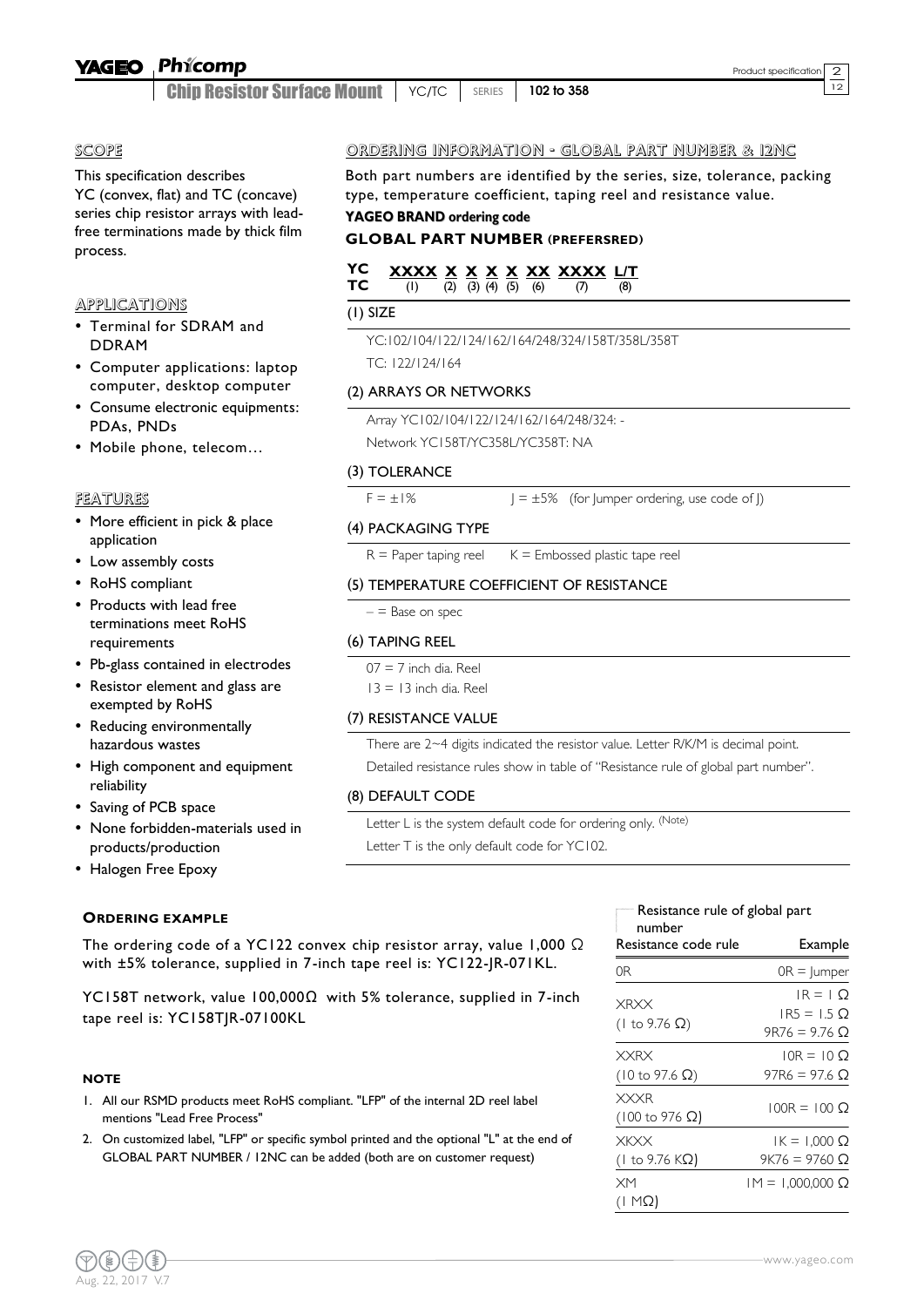$\frac{1}{2}$ 

## **PHYCOMP BRAND ordering codes**

Both GLOBAL PART NUMBER (preferred) and 12NC (traditional) codes are acceptable to order Phycomp brand products.

## **GLOBAL PART NUMBER (PREFERRED)**

For detailed information of GLOBAL PART NUMBER and ordering example, please refer to page 2. TC122 series is supplied and ordered by global part number only.

## **12NC CODE**

| 2350<br>XXX XXXXX L<br>(1)<br>(4)<br>(2)<br>(3) |                         |        |                                                 | Resistance decade <sup>(3)</sup>                                                                                                         | Last digit of 12NC     |                         | Last digit              |          |             |
|-------------------------------------------------|-------------------------|--------|-------------------------------------------------|------------------------------------------------------------------------------------------------------------------------------------------|------------------------|-------------------------|-------------------------|----------|-------------|
| TYPE/                                           | <b>START</b>            | TOL.   | <b>RESISTANCE</b>                               | PAPER / PE TAPE ON REEL (units) <sup>(2)</sup>                                                                                           |                        | 0.01 to 0.0976 $\Omega$ |                         |          | $\Omega$    |
| $2 \times 0402$                                 | IN <sup>(1)</sup>       | $(\%)$ | <b>RANGE</b>                                    | 10,000                                                                                                                                   | 50,000                 | 0.1 to 0.976 $\Omega$   |                         |          | 7           |
| <b>ARV321</b>                                   | 2350                    | ±5%    | $ $ to $ $ M $\Omega$                           | $013$ $11$ $\times$ $\times$                                                                                                             | $013$ $12xxx$          | I to 9.76 $\Omega$      |                         |          | 8           |
| <b>ARV322</b>                                   | 2350                    | ±1%    | $10$ to $1$ M $\Omega$                          | $0132x$ $xxx$                                                                                                                            | $013$ $3x$ $x$ $x$ $x$ | 10 to 97.6 $\Omega$     |                         |          | 9           |
| Jumper                                          | 2350                    |        | $\Omega$                                        | 01391001                                                                                                                                 |                        | 100 to 976 $\Omega$     |                         |          |             |
|                                                 |                         |        |                                                 |                                                                                                                                          |                        | I to 9.76 $K\Omega$     |                         |          | 2           |
|                                                 |                         |        |                                                 | (1) The resistors have a 12-digit ordering code starting with 2350.                                                                      |                        | 10 to 97.6 $K\Omega$    |                         |          | 3           |
|                                                 |                         |        |                                                 | (2) The subsequent 4 or 5 digits indicate the resistor tolerance and                                                                     |                        | 100 to 976 KΩ           |                         |          | 4           |
|                                                 | packaging.              |        |                                                 |                                                                                                                                          |                        | I to 9.76 M $\Omega$    |                         |          | 5           |
|                                                 |                         |        |                                                 | (3) The remaining 4 or 3 digits represent the resistance value with the<br>last digit indicating the multiplier as shown in the table of |                        | 10 to 97.6 M $\Omega$   |                         |          | 6           |
|                                                 | "Last digit of 12NC".   |        |                                                 |                                                                                                                                          |                        | Example:                | $0.02 \Omega$           | $=$      | 0200 or 200 |
|                                                 |                         |        | (4) "L" is optional symbol $(N^{\text{ote}})$ . |                                                                                                                                          |                        |                         | $0.3 \Omega$            |          | 3007 or 307 |
|                                                 | <b>ORDERING EXAMPLE</b> |        |                                                 |                                                                                                                                          |                        |                         | $\overline{1}$ $\Omega$ | $=$      | 1008 or 108 |
|                                                 |                         |        |                                                 | The ordering code of a ARV321 resistor, value $1,000\Omega$ with $\pm 5\%$                                                               |                        |                         | 33 KΩ                   | $\equiv$ | 3303 or 333 |
|                                                 | or YC122-JR-071KL.      |        |                                                 | tolerance, supplied in tape of 10,000 units per reel is: 235001311102(L)                                                                 |                        |                         | 10 M $\Omega$           | $\equiv$ | 1006 or 106 |

## **NOTE**

- 1. All our RSMD products are RoHS compliant. "LFP" of the internal 2D reel label mentions "Lead Free Process"
- 2. On customized label, "LFP" or specific symbol printed and the optional "L" at the end of GLOBAL PART NUMBER / 12NC can be added (both are on customer request)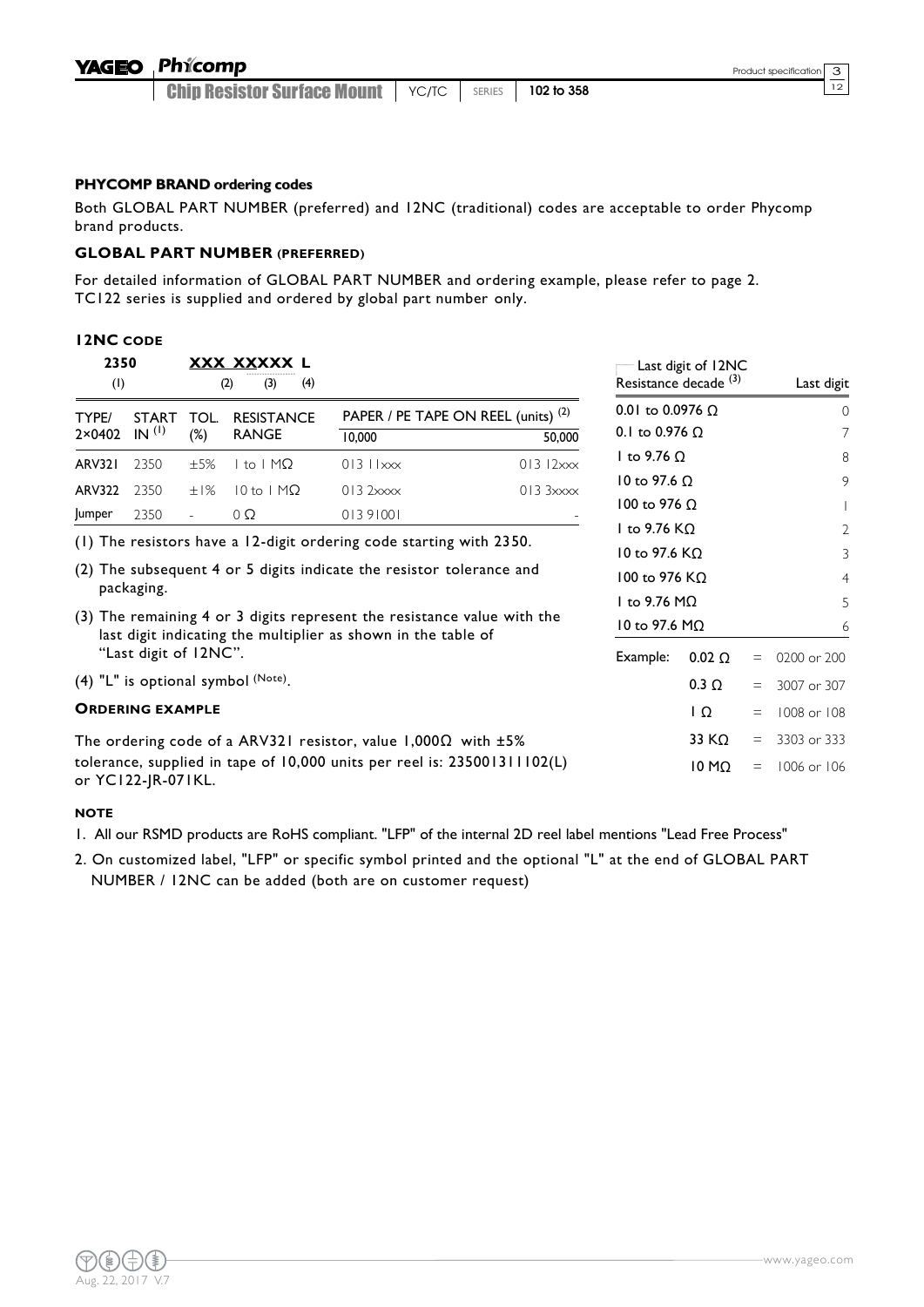| <b>YAGEO</b>   | Phicomp                                       |       |        |            | Product specification | $\overline{A}$  |
|----------------|-----------------------------------------------|-------|--------|------------|-----------------------|-----------------|
|                | <b>Chip Resistor Surface Mount</b>            | YC/TC | SERIES | 102 to 358 |                       | $\overline{12}$ |
|                |                                               |       |        |            |                       |                 |
|                |                                               |       |        |            |                       |                 |
| <u>MARKING</u> |                                               |       |        |            |                       |                 |
| <b>YC102</b>   |                                               |       |        |            |                       |                 |
| -Fig. I        | No marking<br>$\sqrt{1-\frac{1}{2}}$ years 42 |       |        |            |                       |                 |
| <b>YC122</b>   |                                               |       |        |            |                       |                 |
| $-Fig. 2$      | No marking                                    |       |        |            |                       |                 |

## YC104

| $1 \cup 1 \cup 7$                                                      |                 |  |
|------------------------------------------------------------------------|-----------------|--|
| WSC108_1<br>$-Fig.3$                                                   | No marking      |  |
| YC124 / 162 / 164 / 324                                                |                 |  |
| <u>FRANCATE</u><br>Π<br><b>LALALAL</b><br>$-F$ ig. 4 Jumper=0 $\Omega$ | I-Digit marking |  |

## E-24 series: 3 digits, 5% First two digits for significant figure and 3rd digit for number of zeros  $-Fig. 4-I Value=240K<sub>\Omega</sub>$ 244<br>=====

| <b>YC248</b>                                                            |                                                                           |  |
|-------------------------------------------------------------------------|---------------------------------------------------------------------------|--|
| <b>BAMAAMAAM</b><br>Π<br><del>ऀ▎▎▎</del><br>$-Fig. 5$  umper=0 $\Omega$ | I-Digit marking                                                           |  |
| <b>EMPARAMANTAR</b><br>244                                              | E-24 series: 3 digits, 5%                                                 |  |
| <b>TARAKTAR TARAKTAR</b><br>$\exists$ Fig. 5-1 Value=240K $\Omega$      | First two digits for significant figure and 3rd digit for number of zeros |  |
| YC158T/358L/358T                                                        |                                                                           |  |

#### E-24 series: 3 digits 240 Г First two digits for significant figure and 3rd Fig. 6 Value=24Ω U  $Fix. 6-I$  Value=240K $\Omega$ digit for number of zeros

TC122

| <b>INTUT</b><br><b>Inlal</b><br>$\Box$ Fig. 7 | No marking |
|-----------------------------------------------|------------|
| <b>TC124</b>                                  |            |

## $\begin{picture}(20,20) \put(0,0){\line(1,0){10}} \put(15,0){\line(1,0){10}} \put(15,0){\line(1,0){10}} \put(15,0){\line(1,0){10}} \put(15,0){\line(1,0){10}} \put(15,0){\line(1,0){10}} \put(15,0){\line(1,0){10}} \put(15,0){\line(1,0){10}} \put(15,0){\line(1,0){10}} \put(15,0){\line(1,0){10}} \put(15,0){\line(1,0){10}} \put(15,0){\line(1$ No marking u a al In L Fig. 8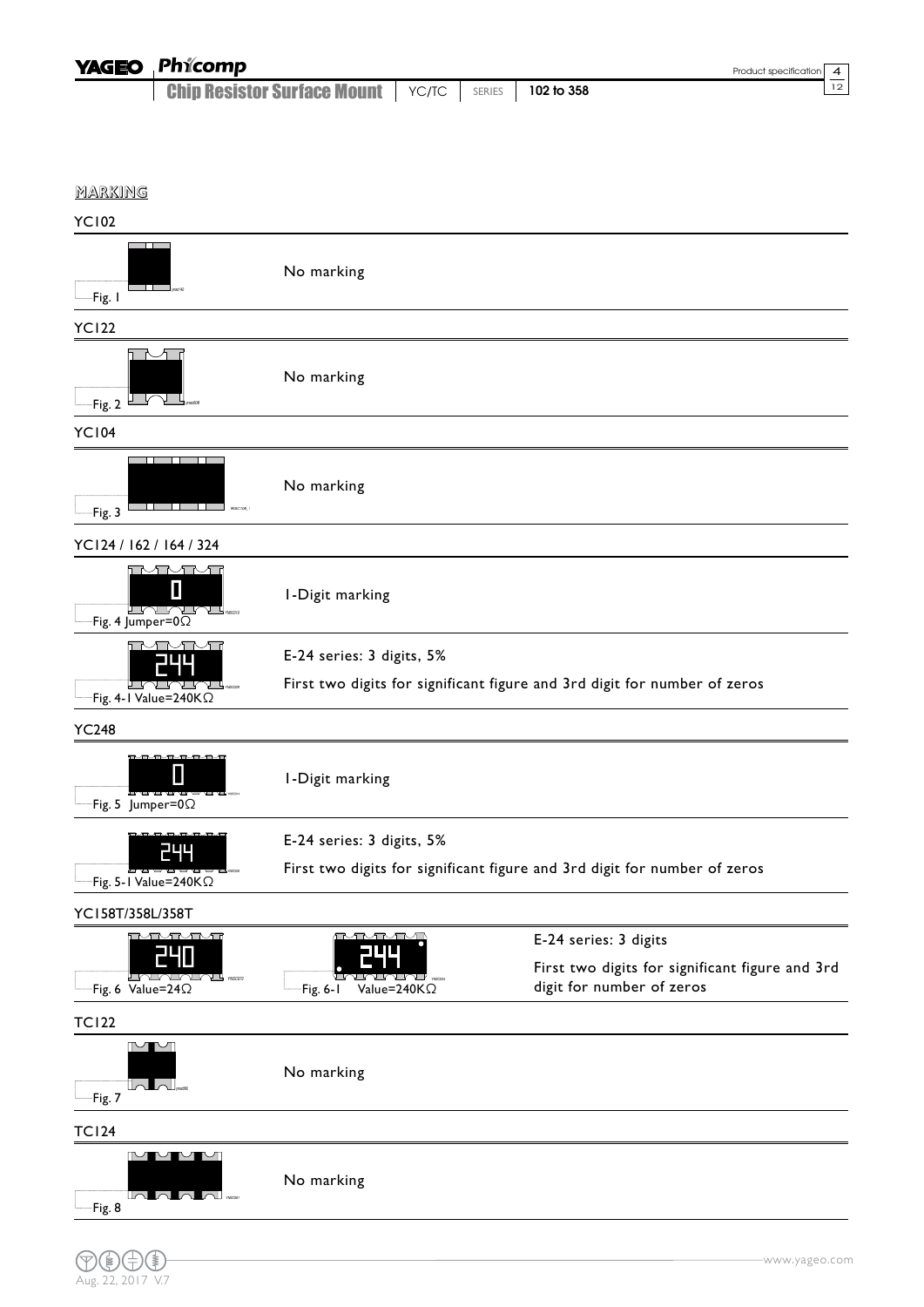| <b>YAGEO</b> Phicomp                                             |  |  |
|------------------------------------------------------------------|--|--|
| <b>Chip Resistor Surface Mount</b>   YC/TC   SERIES   102 to 358 |  |  |

 $\frac{1}{2}$ 

## TC164



For further marking information, please refer to data sheet "Chip resistors marking".

## CONSTRUCTION

The resistor is constructed on top of a high-grade ceramic body. Internal metal electrodes are added on each end to make the contacts to the thick film resistive element. The composition of the resistive element is a noble metal imbedded into a glass and covered by a second glass to prevent environment influences. The resistor is laser trimmed to the rated resistance value. The resistor is covered with a protective epoxy coat, finally the two external terminations (matte tin on Nibarrier) are added as shown in Fig.9.

## **OUTLINES**

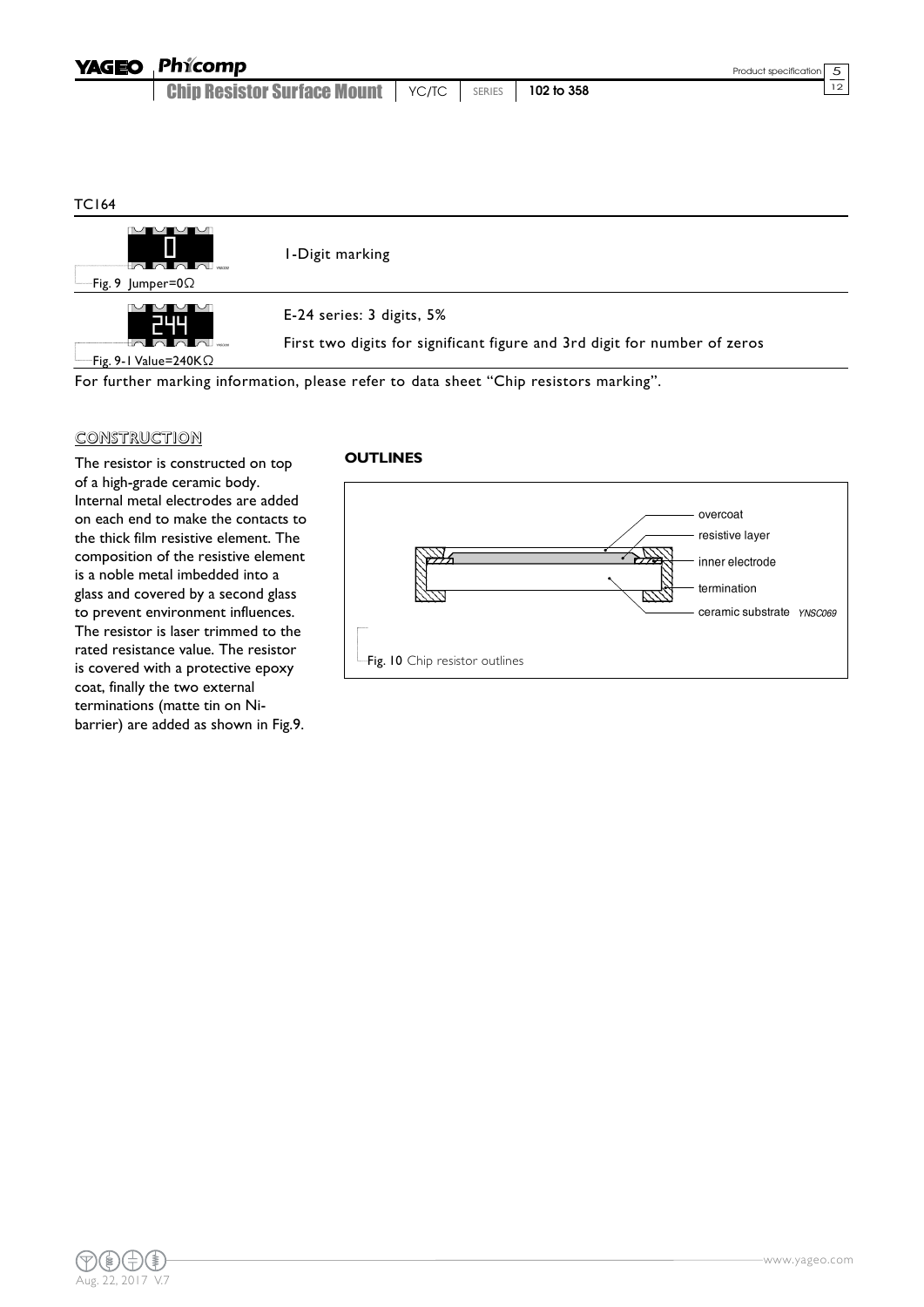**SCHEMATIC** 



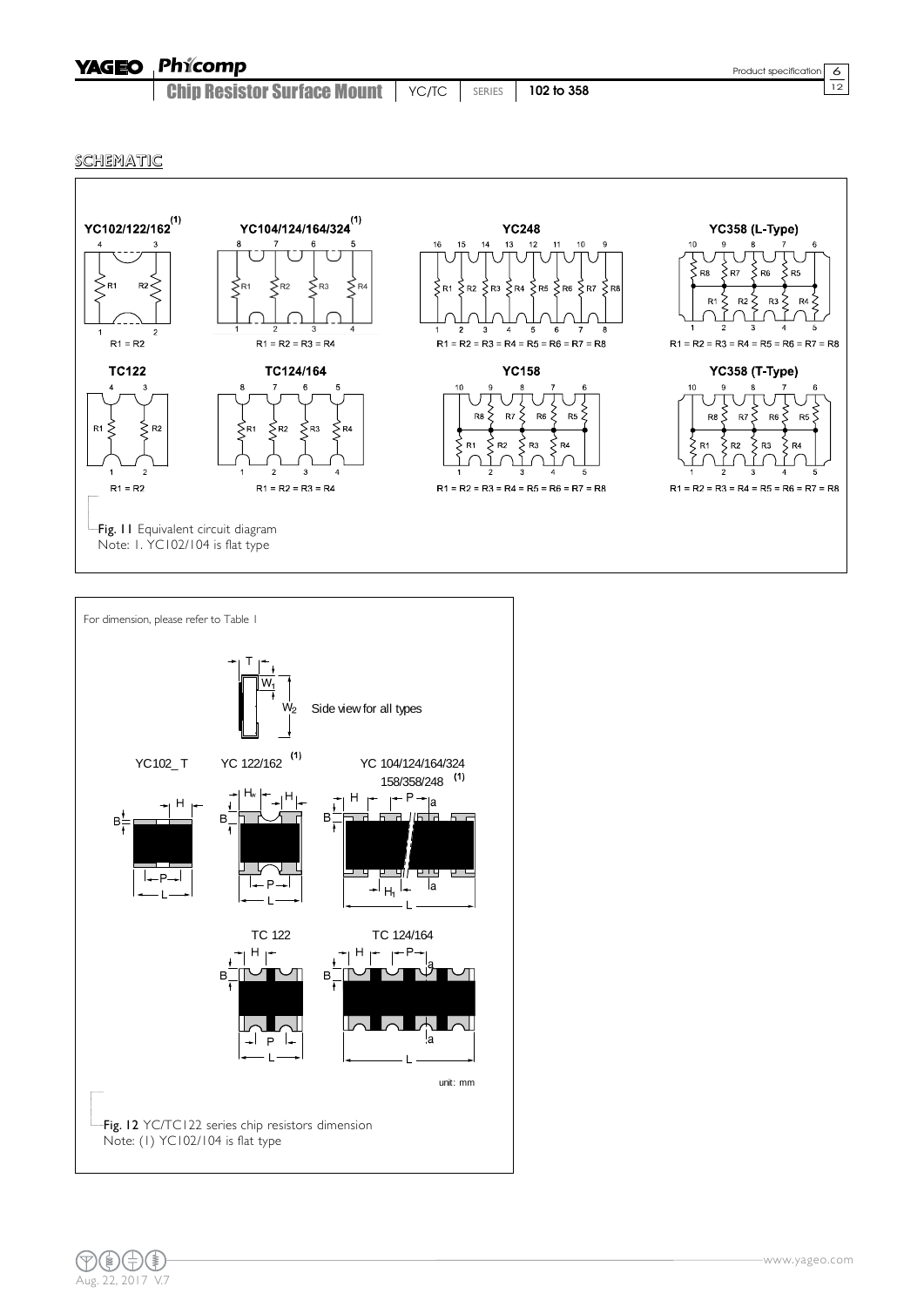# **YAGEO** Phicomp

Chip Resistor Surface Mount | YC/TC | SERIES | 102 to 358

## **DIMENSIONS**

 $\overline{\phantom{a}}$ Table I

| <b>TYPE</b>                    | $H/H_1/H_W$                                      | В               | P               |                 | т               | WI              | W <sub>2</sub>  |
|--------------------------------|--------------------------------------------------|-----------------|-----------------|-----------------|-----------------|-----------------|-----------------|
| <b>YC102</b>                   | $H: 0.25 \pm 0.10$                               | $0.15 \pm 0.10$ | $0.55 \pm 0.10$ | $0.80 \pm 0.10$ | $0.35 \pm 0.10$ | $0.15 \pm 0.10$ | $0.60 \pm 0.10$ |
| <b>YC104</b>                   | $H: 0.20 \pm 0.10$                               | $0.15 \pm 0.05$ | $0.40 \pm 0.10$ | $1,40 \pm 0.10$ | $0.35 \pm 0.10$ | $0.15 \pm 0.10$ | $0.60 \pm 0.10$ |
| <b>YC122</b>                   | $H: 0.21 + 0.10 / -0.05$<br>$H_{W}$ : 0.35 ±0.10 | $0.20 \pm 0.10$ | $0.67 + 0.05$   | $1.00 \pm 0.10$ | $0.30 \pm 0.10$ | $0.25 \pm 0.10$ | $1.00 \pm 0.10$ |
| <b>YC124</b>                   | H: $0.45 \pm 0.05$<br>$H_1: 0.30 \pm 0.05$       | $0.20 \pm 0.15$ | $0.50 \pm 0.05$ | $2.00 \pm 0.10$ | $0.45 \pm 0.10$ | $0.30 \pm 0.15$ | $1.00 \pm 0.10$ |
| <b>YC162</b>                   | $H: 0.30 \pm 0.10$<br>$H_{W}$ : 0.65 ±0.15       | $0.30 \pm 0.10$ | $0.80 \pm 0.05$ | $1.60 \pm 0.10$ | $0.40 \pm 0.10$ | $0.30 \pm 0.10$ | $1.60 \pm 0.10$ |
| <b>YC164</b>                   | $H: 0.65 \pm 0.05$<br>$H_1$ : 0.50 ±0.15         | $0.30 \pm 0.15$ | $0.80 \pm 0.05$ | $3.20 \pm 0.15$ | $0.60 \pm 0.10$ | $0.30 \pm 0.15$ | $1.60 \pm 0.15$ |
| <b>YC248</b>                   | $H: 0.45 \pm 0.05$<br>$H_1$ : 0.30 ±0.05         | $0.30 \pm 0.15$ | $0.50 \pm 0.05$ | $4.00 \pm 0.20$ | $0.45 \pm 0.10$ | $0.40 \pm 0.15$ | $1.60 \pm 0.15$ |
| <b>YC324</b>                   | $H: 1.10 \pm 0.15$<br>$H_1$ : 0.90 ±0.15         | $0.50 \pm 0.20$ | $1.27 + 0.05$   | $5.08 \pm 0.20$ | $0.60 \pm 0.10$ | $0.50 \pm 0.15$ | $3.20 \pm 0.20$ |
| <b>TC122</b>                   | $H: 0.30 \pm 0.05$                               | $0.25 \pm 0.15$ | $0.50 \pm 0.05$ | $1.00 \pm 0.10$ | $0.30 \pm 0.10$ | $0.25 \pm 0.15$ | $1.00 \pm 0.10$ |
| <b>TC124</b>                   | $H: 0.30 \pm 0.10$                               | $0.20 \pm 0.10$ | $0.50 \pm 0.05$ | $2.00 \pm 0.10$ | $0.40 \pm 0.10$ | $0.25 \pm 0.10$ | $1.00 \pm 0.10$ |
| <b>TC164</b>                   | $H: 0.50 \pm 0.15$                               | $0.30 \pm 0.15$ | $0.80 \pm 0.05$ | $3.20 \pm 0.15$ | $0.60 \pm 0.10$ | $0.30 \pm 0.15$ | $1.60 \pm 0.15$ |
| <b>YC158T</b>                  | $H: 0.45 \pm 0.05$<br>$H_1: 0.32 \pm 0.05$       | $0.30 \pm 0.15$ | $0.64 \pm 0.05$ | $3.20 \pm 0.20$ | $0.60 \pm 0.10$ | $0.35 \pm 0.15$ | $1.60 \pm 0.15$ |
| <b>YC358L</b><br><b>YC358T</b> | $H: 1.10 \pm 0.15$<br>$H_1$ : 0.90 $\pm$ 0.15    | $0.50 \pm 0.15$ | $1,27 + 0.05$   | $6.40 \pm 0.20$ | $0.60 \pm 0.10$ | $0.50 \pm 0.15$ | $3.20 \pm 0.20$ |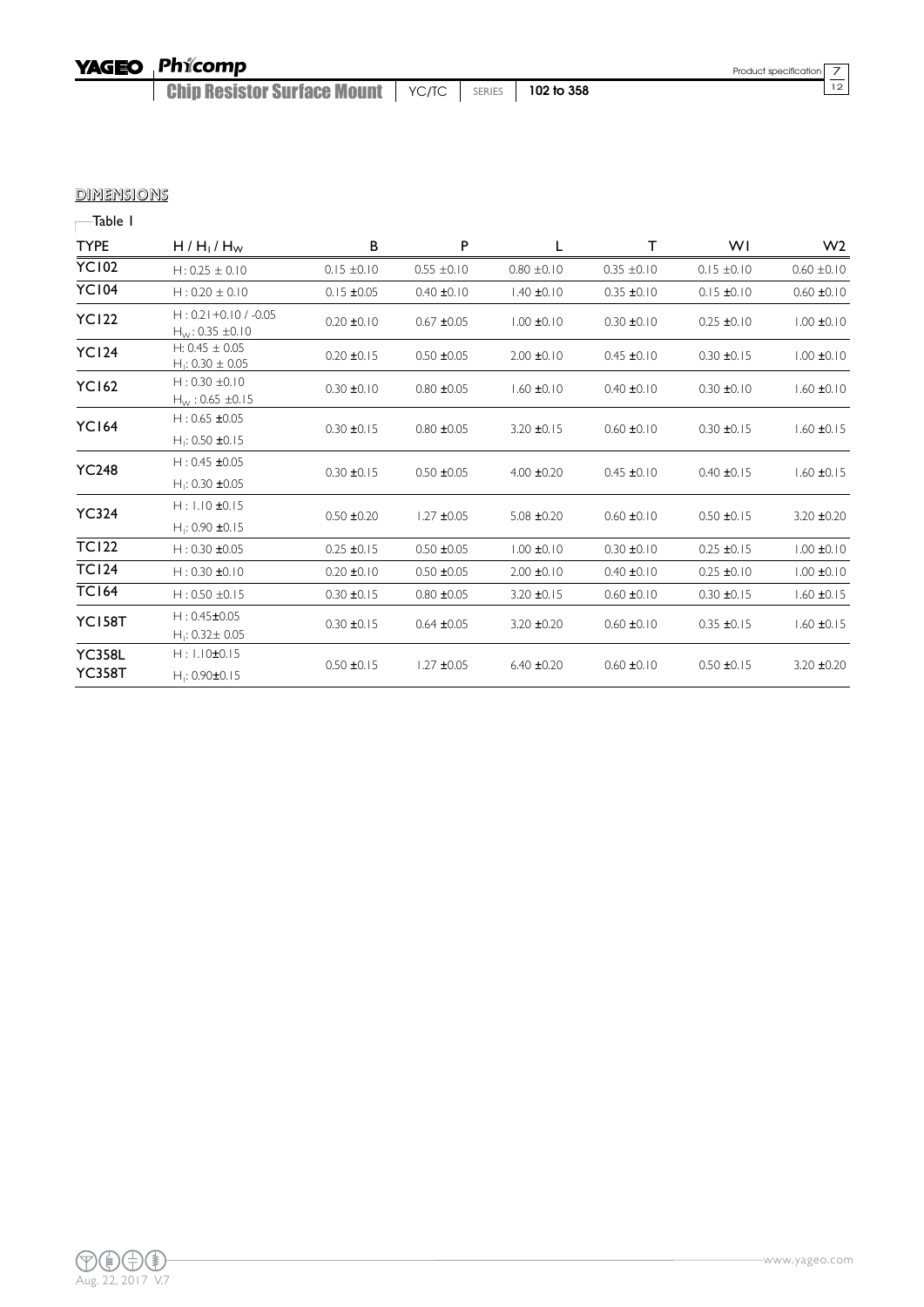Chip Resistor Surface Mount | YC/TC | SERIES | 102 to 358

## ELECTRICAL CHARACTERISTICS

| -Table 2                       |                          |                                        |            |             |            |                                                                            |                                                                                                        |                                                                                        |                                                   |                                      |
|--------------------------------|--------------------------|----------------------------------------|------------|-------------|------------|----------------------------------------------------------------------------|--------------------------------------------------------------------------------------------------------|----------------------------------------------------------------------------------------|---------------------------------------------------|--------------------------------------|
| <b>TYPE</b>                    | <b>POWER</b><br>$P_{70}$ | <b>OPERATING</b><br><b>TEMP. RANGE</b> | <b>MWV</b> | <b>RCOV</b> | <b>DWV</b> | <b>RESISTANCE RANGE &amp;</b><br><b>TOLERANCE</b>                          |                                                                                                        | T. C. R.                                                                               | Jumper criteria<br>(unit: A)                      |                                      |
| <b>YC102</b>                   | 1/32W                    | -55 $^{\circ}$ C to +125 $^{\circ}$ C  | 15V        | 30V         | 30V        | $ $ umper < 0.05 $\Omega$                                                  | $E24 \pm 5\%$ $10\Omega \le R \le 1$ M $\Omega$<br>$E24/E96 \pm 1\%$ $10\Omega \le R \le 1$ M $\Omega$ |                                                                                        | Rated current 0.5<br>Max. current                 | $\overline{1.0}$                     |
| <b>YC104</b>                   | 1/32W                    | $-55^{\circ}$ C to $+125^{\circ}$ C    | 12.5V      | 25V         | 25V        | $ $ umper < 0.05 $\Omega$                                                  | $E24 \pm 5\%$ $10\Omega \le R \le 1$ M $\Omega$<br>E24/E96 ± I% $10\Omega \le R \le 1$ M $\Omega$      | $\pm 200$ ppm/°C-                                                                      | Rated current 0.5<br>Max, current                 | $\vert$ .0                           |
| <b>YC122</b>                   | 1/16W                    | -55 $^{\circ}$ C to +155 $^{\circ}$ C  | 50V        | 100V        | 100V       | $ $ umper < 0.05 $\Omega$                                                  | $E24 \pm 5\%$ $\Omega \le R \le 1 \text{M}\Omega$<br>E24/E96 ± I% $\Omega \leq R \leq$ IM $\Omega$     |                                                                                        | Rated current 0.5<br>Max. current 1.0             |                                      |
| <b>YC124</b>                   | 1/16W                    | -55 $^{\circ}$ C to +155 $^{\circ}$ C  | 25V        | 50V         | 100V       | E24/E96 ±1% $\Omega \leq R \leq 1$ M $\Omega$<br>Jumper $< 0.05\Omega$     | $E24 \pm 5\%$ $\Omega \le R \le 1$ M $\Omega$                                                          | $\Omega \leq R \leq 10\Omega$<br>$10\Omega \leq R \leq 1M\Omega$<br>$\pm 200$ ppm/°C - | ±250 ppm/°C Rated current 1.0<br>Max. current 2.0 |                                      |
| <b>YC162</b>                   | 1/16W                    | -55 $^{\circ}$ C to +155 $^{\circ}$ C  | 50V        | 100V        | 100V       | $E/24/E96 \pm 1\%$ $\Omega \le R \le 1M\Omega$<br>Jumper $< 0.05\Omega$    | $E24 \pm 5\%$ $\Omega \le R \le 1$ M $\Omega$                                                          |                                                                                        | Rated current 1.0<br>Max. current 2.0             |                                      |
| <b>YC164</b>                   | 1/16W                    | -55 $^{\circ}$ C to +155 $^{\circ}$ C  | 50V        | 100V        | 100V       | $E24/E96 \pm 1\%$ $\Omega \le R \le 1$ M $\Omega$<br>Jumper $< 0.05\Omega$ | $E24 \pm 5\%$ $\Omega \le R \le 1$ M $\Omega$                                                          |                                                                                        | Rated current 1.0<br>Max. current 2.0             |                                      |
| <b>YC248</b>                   | 1/16W                    | $-55^{\circ}$ C to $+155^{\circ}$ C    | 50V        | 100V        | 100V       | $ $ umper < 0.05 $\Omega$                                                  | $E24 \pm 5\%$ $10\Omega \le R \le 1M\Omega$<br>$E24/E96 \pm 1\%$ $10\Omega \le R \le 1$ M $\Omega$     |                                                                                        | Rated current 2.0<br>Max. current 10.0            |                                      |
| <b>YC324</b>                   | 1/8W                     | -55 $^{\circ}$ C to +155 $^{\circ}$ C  | 200V       | 500V        | 500V       |                                                                            | $E24 \pm 5\%$ $10\Omega \le R \le 1M\Omega$<br>E24/E96 ±1% $10\Omega \le R \le 1$ M $\Omega$           |                                                                                        |                                                   |                                      |
| <b>TC122</b>                   | 1/16W                    | -55 $^{\circ}$ C to +125 $^{\circ}$ C  | 50V        | 100V        | 100V       | Jumper $< 0.05\Omega$                                                      | E24 ±5% $10\Omega \le R \le 1M\Omega$<br>E24/E96 ±1% $10\Omega \le R \le 1$ M $\Omega$                 | $\pm 200$ ppm/°C.                                                                      | Rated current<br>Max. current                     | $\overline{0}$ .<br>- 1.5            |
| <b>TC124</b>                   | 1/16W                    | -55 $^{\circ}$ C to +125 $^{\circ}$ C  | 50V        | 100V        | 100V       | Jumper $< 0.05\Omega$                                                      | $E24 \pm 5\%$ $10\Omega \le R \le 1M\Omega$<br>E24/E96 ± I% $10\Omega \le R \le 1$ M $\Omega$          |                                                                                        | Rated current<br>Max. current                     | $\overline{1.0}$<br>$\overline{1.5}$ |
| <b>TC164</b>                   | 1/16W                    | -55 $\degree$ C to +155 $\degree$ C    | 50V        | 100V        | 100V       | Jumper $< 0.05\Omega$                                                      | E24 $\pm$ 5% IO $\Omega \le R \le$ IM $\Omega$<br>E24/E96 ± I% $10\Omega \le R \le 1$ M $\Omega$       |                                                                                        | Rated current 1.0<br>Max. current 2.0             |                                      |
| YC <sub>158</sub> T            | 1/16W                    | $-55^{\circ}$ C to $+155^{\circ}$ C    | 25V        | 50V         | 50V        |                                                                            | $E24 \pm 5\%$ $\frac{100}{100} \leq R \leq$                                                            |                                                                                        |                                                   |                                      |
| <b>YC358L</b><br><b>YC358T</b> | 1/16W                    | -55 $^{\circ}$ C to +155 $^{\circ}$ C  | 50V        | 100V        | 100V       | E24 ±5%                                                                    | $10\Omega \leq R \leq$<br>$330K\Omega$                                                                 |                                                                                        |                                                   |                                      |

## FOOTPRINT AND SOLDERING PROFILES

For recommended footprint and soldering profiles, please refer to data sheet "Chip resistors mounting".

## PACKING STYLE AND PACKAGING QUANTITY

| <b>Table 3</b> Packing style and packaging quantity |                      |               |              |              |               |              |              |       |                   |                                |
|-----------------------------------------------------|----------------------|---------------|--------------|--------------|---------------|--------------|--------------|-------|-------------------|--------------------------------|
| <b>PACKING STYLE</b>                                | <b>PACKING STYLE</b> | YC102/<br>104 | ҮС/ТС<br>122 | ҮС/ТС<br>124 | <b>YC162</b>  | ҮС/ТС<br>164 | <b>YC248</b> |       | YC324 YC158T      | <b>YC358L</b><br><b>YC358T</b> |
| Paper taping reel $(R)$                             | 7" (178mm)           | 10.000        | 10.000       | 10.000       | 5.000         | 5.000        | 5.000        | $---$ | 5.000             | $-- -$                         |
|                                                     | 13" (254mm)          | 50,000        | 50.000       | 40.000       | $\frac{1}{2}$ | 20,000       | $---$        | $---$ | 20,000            | $---$                          |
| <b>Embossed taping reel (K)</b> $7^{\circ}$ (178mm) |                      |               |              |              |               |              | 4.000        | 4.000 | $\qquad \qquad -$ | 4.000                          |

## **NOTE**

1. For tape and reel specification/dimensions, please refer to data sheet "Chip resistors packing".



Product specification 8

 $\overline{12}$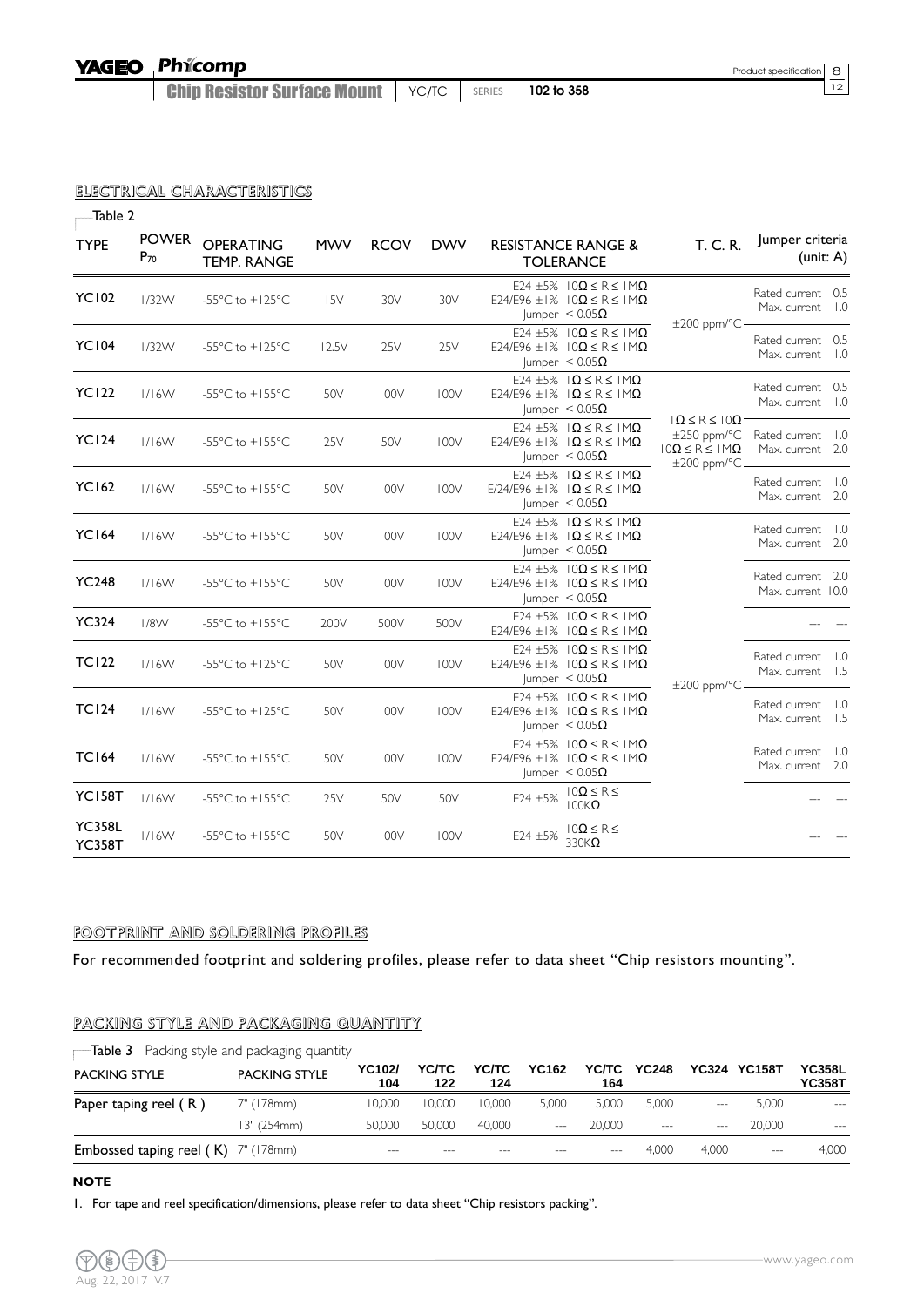#### Phicomp **YAGEO**

Chip Resistor Surface Mount | YC/TC | SERIES | 102 to 358

 $\frac{1}{12}$ 

## FUNCTIONAL DESCRIPTION

## **OPERATING TEMPERATURE RANGE**

YC102/104/122/162, TC122/124 Range:

-55℃ to +125℃ (Fig.13)

YC124/164/248/324/158T/358L/358T, TC164 Range:

-55℃ to +155℃(Fig.14)

## **POWER RATING**

Each type rated power at 70℃ YC102/104 = 1/32 W YC122/124/162/164/248/158T/358L/358T = 1/16 W  $YC324 = 1/8$  W  $TC122/124/164 = 1/16$  W



# **RATED VOLTAGE**

The DC or AC (rms) continuous working voltage corresponding to the rated power is determined by the following formula:

 $V = \sqrt{(P \times R)}$ 

or max. working voltage whichever is less

Where

V=Continuous rated DC or AC (rms) working voltage (V)

P=Rated power (W)

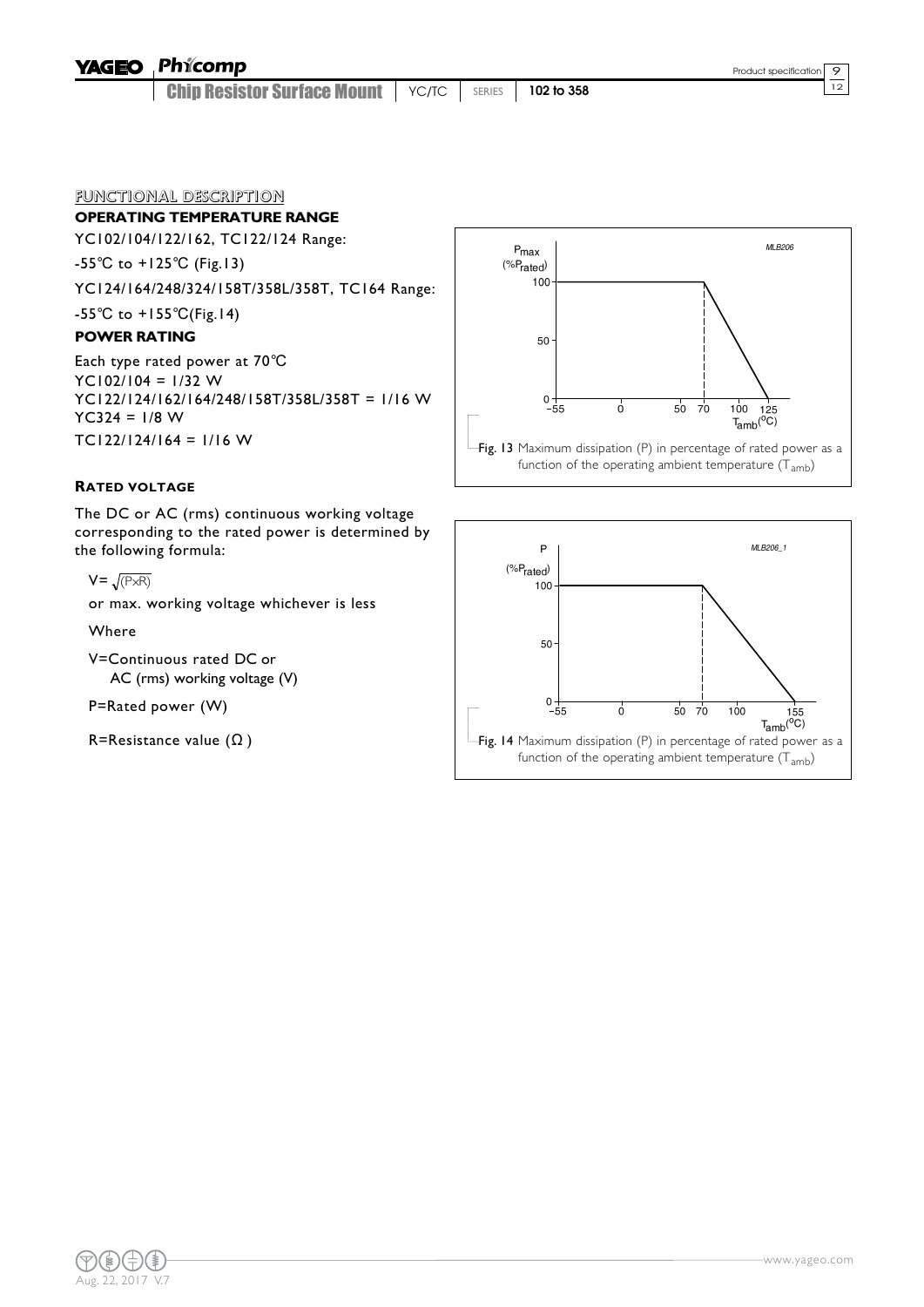| <b>YAGEO</b> Phicomp                                      |  |  |
|-----------------------------------------------------------|--|--|
| Chip Resistor Surface Mount   YC/TC   SERIES   102 to 358 |  |  |

12

## TESTS AND REQUIREMENTS

Table 4 Test condition, procedure and requirements

| <b>TEST</b>                                                                           | <b>TEST METHOD</b>                                               | <b>PROCEDURE</b>                                                                                                                                                                                                                                                                                  | <b>REQUIREMENTS</b>                                                            |
|---------------------------------------------------------------------------------------|------------------------------------------------------------------|---------------------------------------------------------------------------------------------------------------------------------------------------------------------------------------------------------------------------------------------------------------------------------------------------|--------------------------------------------------------------------------------|
| Life/<br><b>Operational Life/</b><br>Endurance                                        | MIL-STD-202G-method 108A<br>IEC 60115-14.25.1<br>JIS C 5202-7.10 | 1,000 hours at 70±5 °C applied RCWV<br>1.5 hours on, 0.5 hour off, still air required                                                                                                                                                                                                             | $\pm (2\% + 0.05 \Omega)$<br><100 m $\Omega$ for Jumper                        |
| High Temperature<br>Exposure/<br>Endurance at<br><b>Upper Category</b><br>Temperature | MIL-STD-202G-method 108A<br>IEC 60115-14.25.3<br>JIS C 5202-7.11 | 1,000 hours at maximum operating<br>temperature depending on specification,<br>unpowered<br>No direct impingement of forced air to the<br>parts<br>Tolerances: $125\pm3$ °C                                                                                                                       | $\pm(1\% + 0.05 \Omega)$<br>$<$ 50 m $\Omega$ for Jumper                       |
| Moisture<br>Resistance                                                                | MIL-STD-202G-method 106F<br>IEC 60115-14.24.2                    | Each temperature / humidity cycle is defined at<br>8 hours (method 106F), 3 cycles / 24 hours for<br>I 0d with 25 °C / 65 °C 95% R.H, without<br>steps 7a & 7b, unpowered<br>Parts mounted on test-boards, without<br>condensation on parts<br>Measurement at 24±2 hours after<br>test conclusion | $\pm (2\% + 0.05 \Omega)$<br><100 mΩ for Jumper                                |
| <b>Thermal Shock</b>                                                                  | MIL-STD-202G-method 107G                                         | $-55/+125 °C$<br>Note: Number of cycles required is 300.<br>Devices mounted<br>Maximum transfer time is 20 seconds. Dwell<br>time is 15 minutes. Air - Air                                                                                                                                        | $\pm$ (1%+0.05 $\Omega$ )<br>$<$ 50 m $\Omega$ for Jumper                      |
| <b>Short Time</b><br>Overload                                                         | MIL-R-55342D-para 4.7.5<br>IEC60115-14.13                        | 2.5 times RCWV or maximum overload<br>voltage whichever is less for 5 sec at room<br>temperature                                                                                                                                                                                                  | $\pm (2\% + 0.05 \Omega)$<br>$<$ 50 m $\Omega$ for Jumper<br>No visible damage |
| Board Flex/<br>Bending                                                                | IEC60115-14.33                                                   | Device mounted on PCB test board as<br>described, only I board bending required<br>3 mm bending<br>Bending time: 60±5 seconds<br>Ohmic value checked during bending                                                                                                                               | $\pm(1\% + 0.05 \Omega)$<br>$<$ 50 m $\Omega$ for Jumper<br>No visible damage  |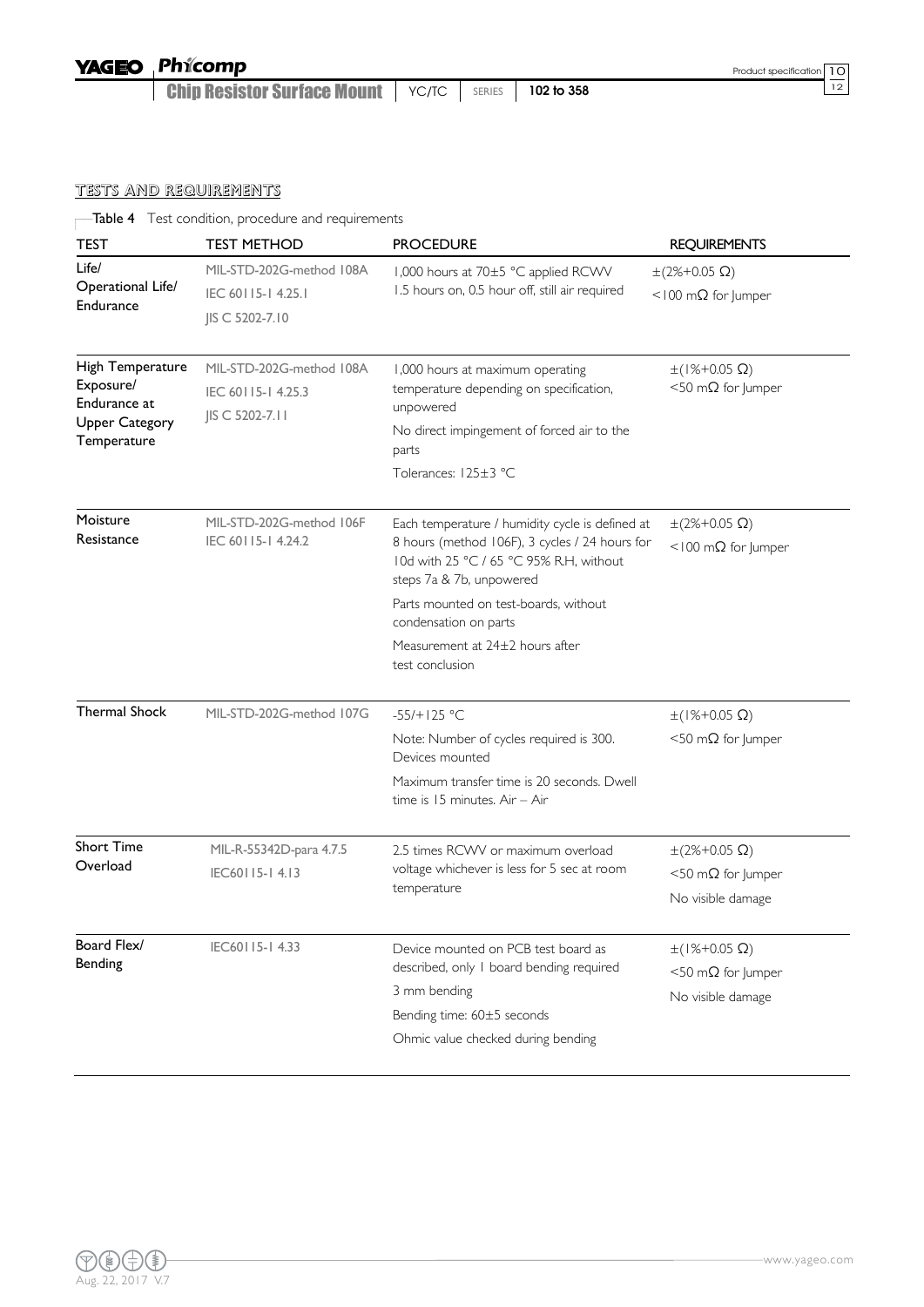**Chip Resistor Surface Mount | YC/TC | SERIES | 102 to 358** 

Product specification 11

| <b>TEST</b>     | <b>TEST METHOD</b>         | <b>PROCEDURE</b>                                                    | <b>REQUIREMENTS</b>                             |
|-----------------|----------------------------|---------------------------------------------------------------------|-------------------------------------------------|
| Solderability   |                            |                                                                     |                                                 |
| - Wetting       | IPC/JEDECJ-STD-002B test B | Electrical Test not required                                        | Well tinned (≥95% covered)<br>No visible damage |
|                 | IEC 60068-2-58             | Magnification 50X                                                   |                                                 |
|                 |                            | SMD conditions:                                                     |                                                 |
|                 |                            | $1st$ step: method B, aging 4 hours at 155 °C<br>dry heat           |                                                 |
|                 |                            | $2nd$ step: leadfree solder bath at $245±3$ °C                      |                                                 |
|                 |                            | Dipping time: $3\pm0.5$ seconds                                     |                                                 |
|                 |                            |                                                                     |                                                 |
| - Leaching      | IPC/JEDECJ-STD-002B test D | Leadfree solder, 260 °C, 30 seconds<br>immersion time               | No visible damage                               |
|                 | IEC 60068-2-58             |                                                                     |                                                 |
|                 |                            |                                                                     |                                                 |
| - Resistance to | MIL-STD-202G-method 210F   | Condition B, no pre-heat of samples                                 | $\pm(1\% + 0.05 \Omega)$                        |
| Soldering Heat  | IEC 60068-2-58             | Leadfree solder, 260 °C, 10 seconds<br>immersion time               | $<$ 50 m $\Omega$ for lumper                    |
|                 |                            |                                                                     | No visible damage                               |
|                 |                            | Procedure 2 for SMD: devices fluxed and<br>cleaned with isopropanol |                                                 |
|                 |                            |                                                                     |                                                 |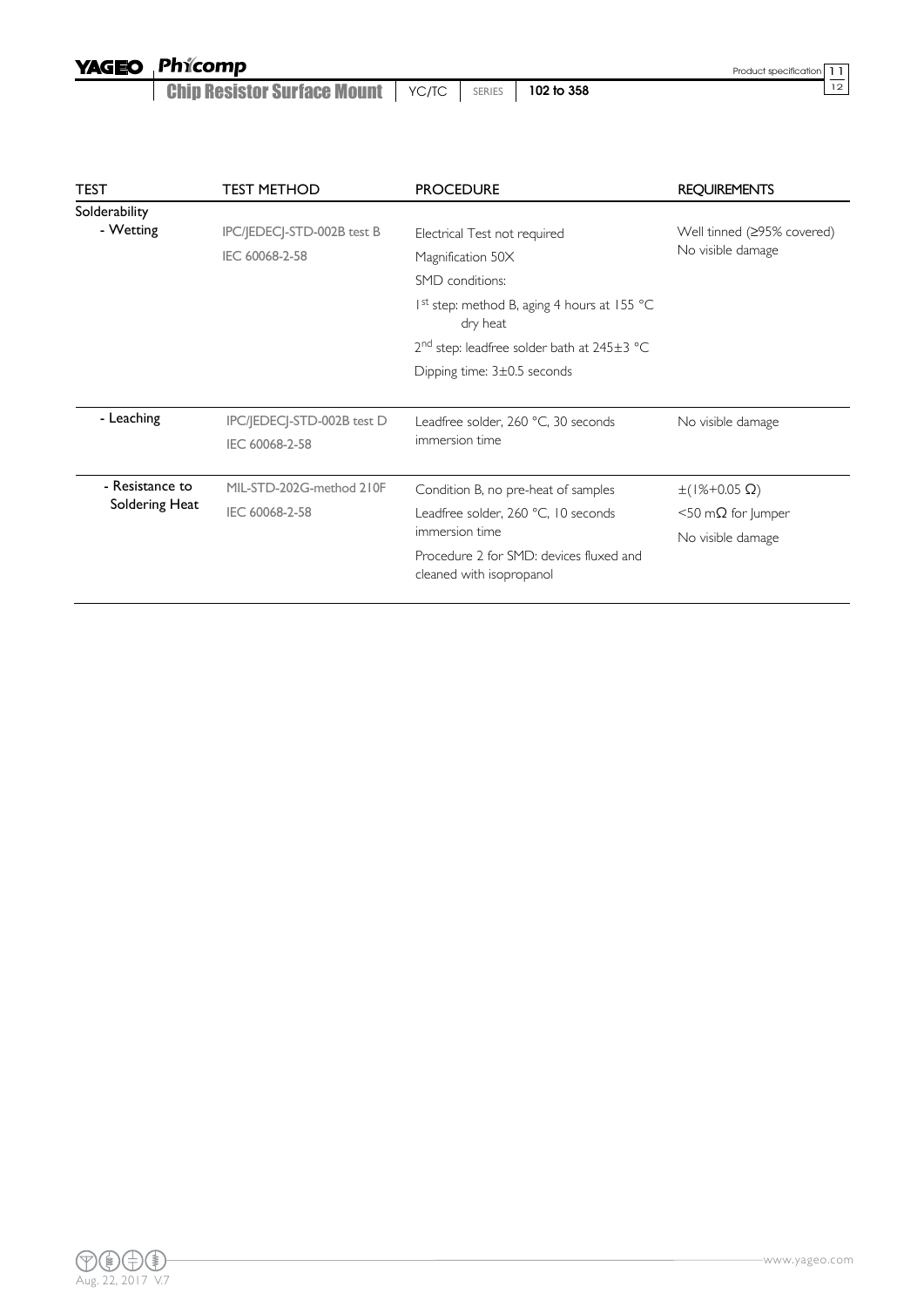Phicomp **YAGEO** 

Chip Resistor Surface Mount | YC/TC | SERIES | 102 to 358

REVISION HISTORY

| <b>REVISION</b> | <b>DATE</b>   | <b>CHANGE</b><br><b>NOTIFICATION</b> | <b>DESCRIPTION</b>                                               |
|-----------------|---------------|--------------------------------------|------------------------------------------------------------------|
| Version 7       | Aug. 22, 2017 | $\overline{\phantom{a}}$             | - Correct the typo for YC158T/358L/358T, Marking, "240" is 24ohm |
| Version 6       | Jun. 1, 2017  | $\overline{\phantom{a}}$             | - Update ordering information for networks YC158T/YC358L/YC358T  |
| Version 5       | Feb. 14, 2017 |                                      | - Update YC158 and 358 part number to YC158T, YC358L and YC358T  |
| Version 4       | Dec. 22, 2016 |                                      | - Delete YC102 default code L type                               |
| Version 3       | Apr. 29, 2016 | $\equiv$                             | - Update YC series and TC164 dimension                           |
| Version 2       | Dec. 11, 2015 | $\sim$                               | - Update Operating Temperature                                   |
| Version         | Feb. 04, 2015 | $\sim$                               | - Update YC102 to flat type                                      |
| Version 0       | Nov. 14, 2014 | $\equiv$                             | - First issue of this specification                              |

*" Yageo reserves all the rights for revising the content of this datasheet without further notification, as long as the products itself are unchanged. Any product change will be announced by PCN."*